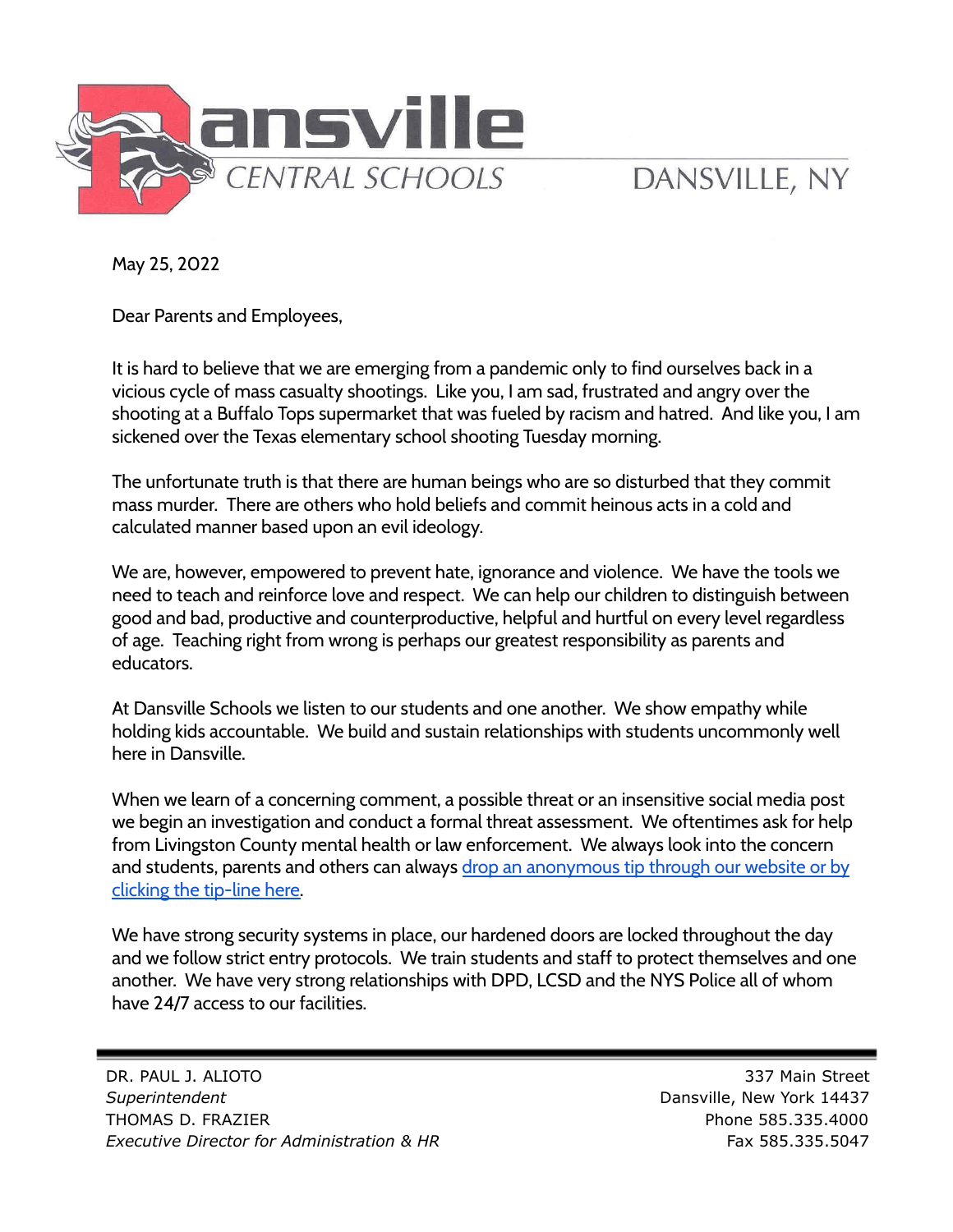I understand that parents may feel a sense of unease but there are some things you can do to take control and protect your children emotionally. Shelter them from news coverage. Monitor their social media use. Avoid accidental exposure to traumatic events in the world. However, when children and young people are already aware of a tragedy, reassure, validate, empathize, listen, monitor their behavior and emotions and follow your routine. There are very helpful recommendations and links at the end of this letter.

In the wake of mass casualty incidents, take heart. We are not helpless. We have the tools and compassion we need to protect our children and we will steadfastly continue to do so. Our children are precious and we are all in this together. Please call me, your child's school principal or classroom teacher, counselor or Deputy Holt with any questions and recommendations on improving school safety.

Sincerely,

Dr. Paul J. Alioto **Superintendent** 

How to Talk to Your Kids about School Violence - VIDEO

<https://www.youtube.com/watch?v=4WiHgEdoMJY&t=49s>

Talking To Kids About Fear And Violence

<https://www.mhanational.org/talking-kids-about-fear-and-violence>

Sesame Street - Helping Children Cope with Violence - VIDEO

<https://www.youtube.com/watch?v=WXtFhqIhWwo&t=138s>

Talking to Children about Violence: Tips for Parents and Teachers

[https://www.nasponline.org/resources-and-publications/resources-and-podcasts/school-safety-and-cris](https://www.nasponline.org/resources-and-publications/resources-and-podcasts/school-safety-and-crisis/school-violence-resources/talking-to-children-about-violence-tips-for-parents-and-teachers) [is/school-violence-resources/talking-to-children-about-violence-tips-for-parents-and-teachers](https://www.nasponline.org/resources-and-publications/resources-and-podcasts/school-safety-and-crisis/school-violence-resources/talking-to-children-about-violence-tips-for-parents-and-teachers)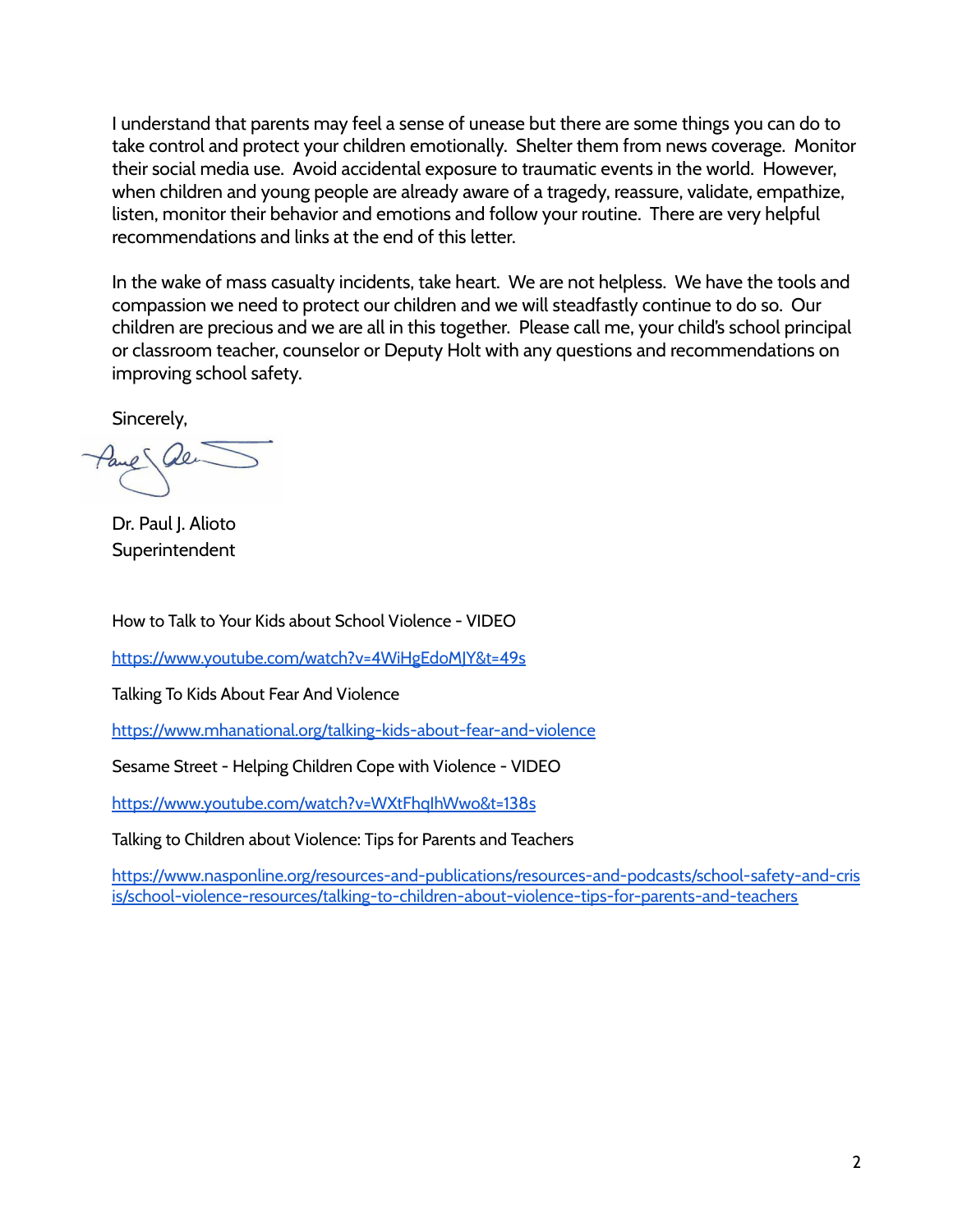## **8 Ways to Guide Your Conversation**

1. First and foremost—reassure the child that they are safe. Schools are overwhelmingly safe overall despite the high-profile acts that occur every year. They can rest easy knowing themselves and their loved ones will be okay.

2. Let them know you understand what they're feeling. Validate those feelings and let them know that all feelings are okay when a tragedy occurs. Let them talk through their issues and put it into perspective. Simply expressing their (potentially bottled up) emotions can be therapeutic.

3. Listen. Truly give the child your ear—listen to their questions. Devote the time to understand and hear them out. Let their questions guide the details of the conversation

4. Understand your audience. Make sure your explanation of the events is appropriate to the child's age and development level.

- Early elementary school children need brief, simple information along with assurances of safety at home and at school. They need to understand that older adult figures are there to protect them. Citing examples of safety (such as locked building doors, security efforts, etc.) helps even more.
- Upper elementary and middle school children can use the same assurances but will be old enough to want to know greater detail about the measures. Just how much goes into the security checks? How are visitors checked before entering a building? They may also be able to discuss the direct causes (i.e. how did an offender get their hands on a weapon?), and how they are being prevented.
- Older middle school and high school students will need the same level of detail, but may also be ready for deeper discussions on not just the direct causes, but the root causes of violence. They will be ready to discuss the macro causes and even share suggestions for how to make schools and society safer.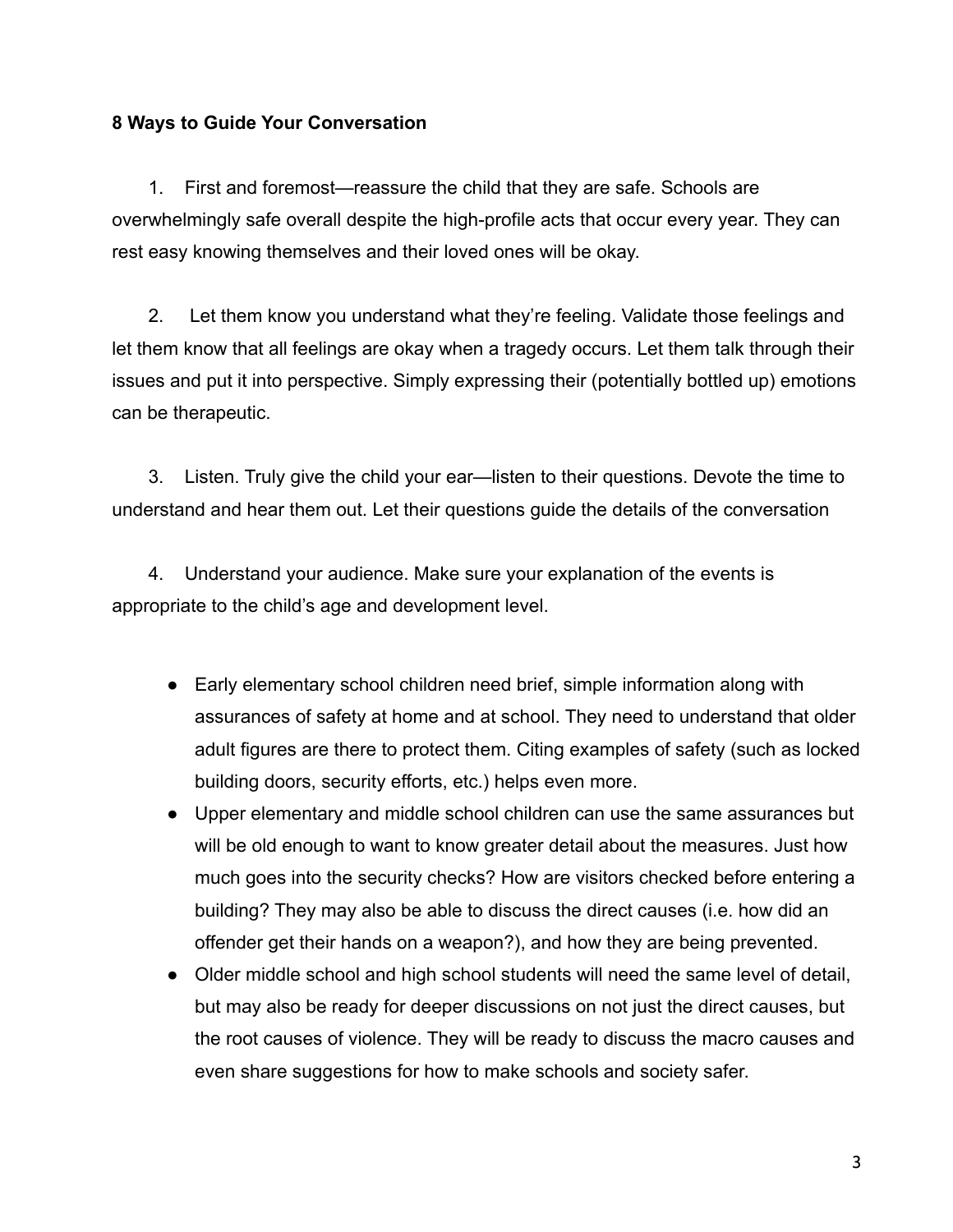5. Let them understand how they can help. Emphasize that even they can make a difference, by helping to maintain safety in schools. This may include following safety guidelines, like not giving building access to strangers, or reporting suspicious activity. Review safety procedures and remind the child exactly how the procedures and safeguards work at school.

6. Pay heed to their emotional state. Observe children's emotional state. Some children may not express their concerns verbally. Changes in behavior, appetite, and sleep patterns can indicate a child's level of anxiety or discomfort. In most children, these symptoms will ease with reassurance and time. However, some children may be at risk for more intense reactions. Children who have had past traumatic experience or personal loss, suffer from depression or other mental illness, or with special needs may be at greater risk for severe reactions than others. Seek the help of a mental health professional if you are at all concerned.

7. Maintain a normal routine. Keeping to a regular schedule can be reassuring and promote physical health. Ensure that children get plenty of sleep, regular meals, and exercise. Encourage them to keep up with their schoolwork and extracurricular activities but don't push them if they seem overwhelmed.

This video offers another take on discussing school violence with your children.

Suggested Points to Emphasize When Talking to Children\*

- Schools are safe places. School staff work with parents and public safety providers (local police and fire departments, emergency responders, hospitals, etc.) to keep you safe.
- The school building is safe because children and teachers are trained in emergency procedures, we have a school resource officer, we have caring adults who protect children, etc.